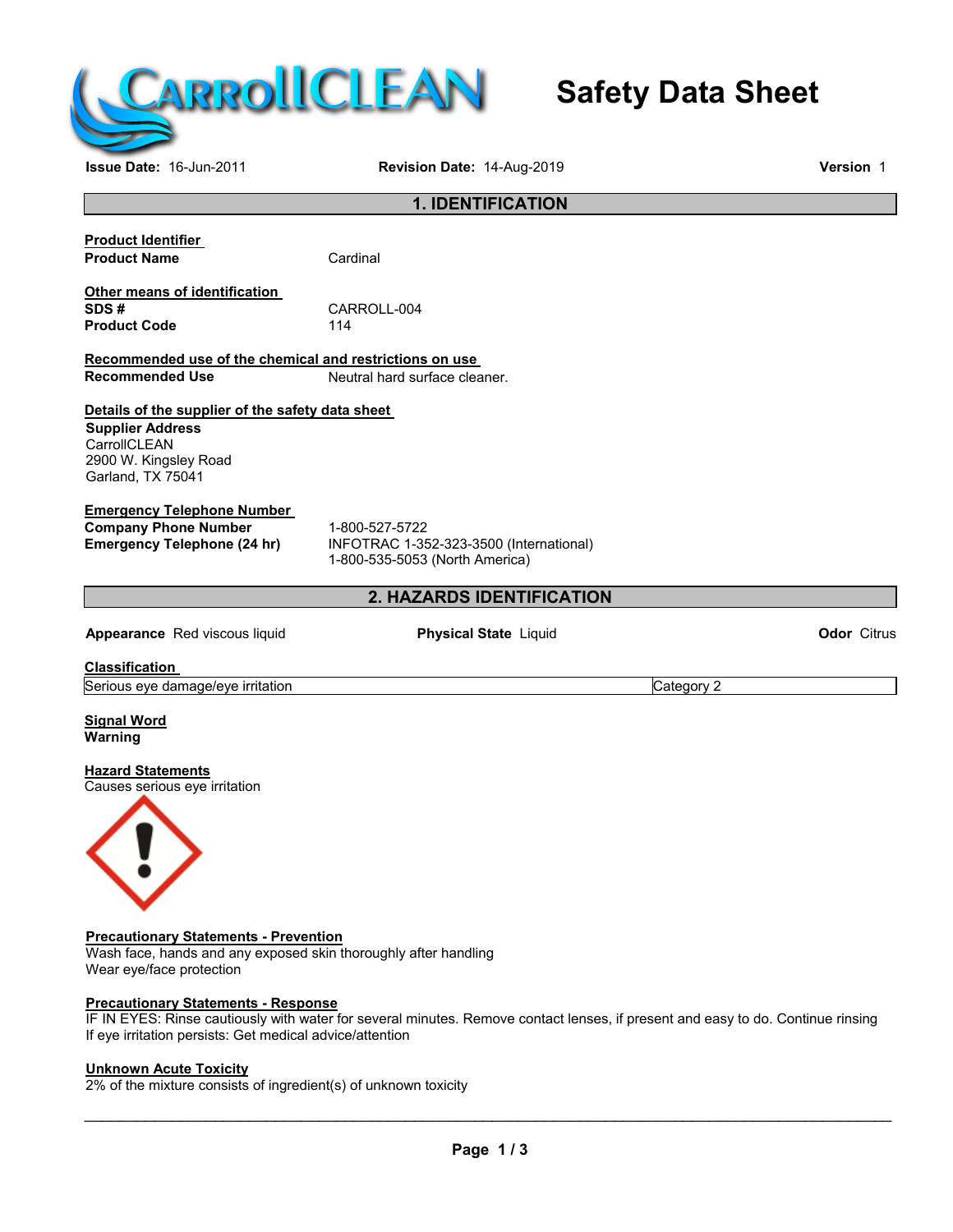#### \_\_\_\_\_\_\_\_\_\_\_\_\_\_\_\_\_\_\_\_\_\_\_\_\_\_\_\_\_\_\_\_\_\_\_\_\_\_\_\_\_\_\_\_\_\_\_\_\_\_\_\_\_\_\_\_\_\_\_\_\_\_\_\_\_\_\_\_\_\_\_\_\_\_\_\_\_\_\_\_\_\_\_\_\_\_\_\_\_\_\_\_\_ **3. COMPOSITION/INFORMATION ON INGREDIENTS**

| <b>Chemical Name</b> | CAS No            | Weight-% |
|----------------------|-------------------|----------|
| rade<br>Secret       | …oprietar∨<br>۰,۰ |          |
| rade<br>Secret       | ?roprietarv<br>◡  | . .      |

\*\*If Chemical Name/CAS No is "proprietary" and/or Weight-% is listed as a range, the specific chemical identity and/or percentage of composition has been withheld as a trade secret.\*\*

|                                     | <b>4. FIRST-AID MEASURES</b>                                                                                                                          |
|-------------------------------------|-------------------------------------------------------------------------------------------------------------------------------------------------------|
| <b>First Aid Measures</b>           |                                                                                                                                                       |
| <b>Eve Contact</b>                  | Rinse immediately with plenty of water, also under the eyelids, for at least 15 minutes. If<br>eye irritation persists: Get medical advice/attention. |
| <b>Skin Contact</b>                 | Take off contaminated clothing. Wash with plenty of water. If irritation persists, seek<br>medical attention.                                         |
| Inhalation                          | None under normal use conditions.                                                                                                                     |
| Ingestion                           | Give large quantities of water. Do not induce vomiting. Get medical attention.                                                                        |
| Most important symptoms and effects |                                                                                                                                                       |

# **Symptoms** Prolonged or repeated skin contact may cause irritation. May cause severe eye irritation.

#### **Indication of any immediate medical attention and special treatment needed**

**Notes to Physician**  Treat symptomatically.

# **5. FIRE-FIGHTING MEASURES**

#### **Suitable Extinguishing Media**

Use extinguishing measures that are appropriate to local circumstances and the surrounding environment.

#### **Unsuitable Extinguishing Media** Not determined.

# **Specific Hazards Arising from the Chemical**

None known.

# **Protective equipment and precautions for firefighters**

As in any fire, wear self-contained breathing apparatus pressure-demand, MSHA/NIOSH (approved or equivalent) and full protective gear.

# **6. ACCIDENTAL RELEASE MEASURES**

# **Personal precautions, protective equipment and emergency procedures**

| <b>Personal Precautions</b>                          | Use personal protective equipment as required.                                                                |
|------------------------------------------------------|---------------------------------------------------------------------------------------------------------------|
| <b>Environmental Precautions</b>                     | See Section 12 for additional Ecological Information.                                                         |
| Methods and material for containment and cleaning up |                                                                                                               |
| <b>Methods for Containment</b>                       | Prevent further leakage or spillage if safe to do so.                                                         |
| <b>Methods for Clean-Up</b>                          | Flood area with water and then mop up. Dispose of in accordance with federal, state and<br>local regulations. |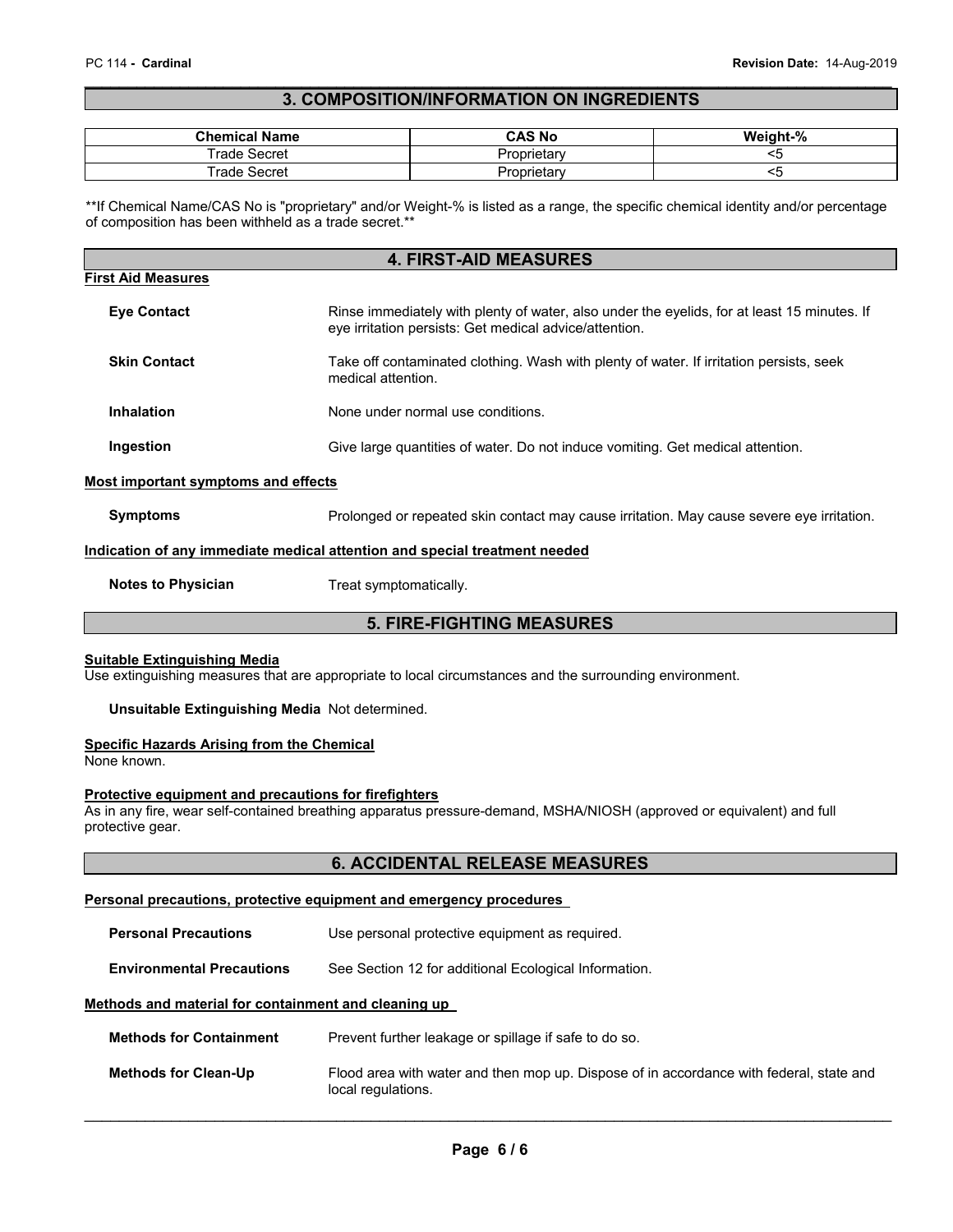#### \_\_\_\_\_\_\_\_\_\_\_\_\_\_\_\_\_\_\_\_\_\_\_\_\_\_\_\_\_\_\_\_\_\_\_\_\_\_\_\_\_\_\_\_\_\_\_\_\_\_\_\_\_\_\_\_\_\_\_\_\_\_\_\_\_\_\_\_\_\_\_\_\_\_\_\_\_\_\_\_\_\_\_\_\_\_\_\_\_\_\_\_\_ **7. HANDLING AND STORAGE**

#### **Precautions for safe handling**

| <b>Advice on Safe Handling</b> | Handle in accordance with good industrial hygiene and safety practice. Do not destroy or |
|--------------------------------|------------------------------------------------------------------------------------------|
|                                | deface the label. Use personal protection recommended in Section 8. Wash thoroughly      |
|                                | after handling.                                                                          |

#### **Conditions for safe storage, including any incompatibilities**

**Storage Conditions Keep containers tightly closed in a dry, cool and well-ventilated place. Store containers** upright.

**Incompatible Materials None known based on information supplied.** 

# **8. EXPOSURE CONTROLS/PERSONAL PROTECTION**

**Exposure Guidelines** No exposure limits noted for ingredient(s)

# **Appropriate engineering controls**

**Engineering Controls Ensure adequate ventilation, especially in confined areas.** 

#### **Individual protection measures, such as personal protective equipment**

| <b>Eye/Face Protection</b> | Avoid contact with eyes. |
|----------------------------|--------------------------|
|----------------------------|--------------------------|

**Skin and Body Protection No protective equipment is needed under normal use conditions.** 

**Respiratory Protection Ensure adequate ventilation, especially in confined areas.** 

**General Hygiene Considerations** Handle in accordance with good industrial hygiene and safety practice.

# **9. PHYSICAL AND CHEMICAL PROPERTIES**

#### **Information on basic physical and chemical properties**

| <b>Physical State</b><br>Appearance<br>Color                                                                                                                                                                                                                                                                                                                                                                                                                                                                  | Liquid<br>Red viscous liquid<br>Red                                                                                                                                                                                                                                                           | Odor<br><b>Odor Threshold</b>   | Citrus<br>Not determined |
|---------------------------------------------------------------------------------------------------------------------------------------------------------------------------------------------------------------------------------------------------------------------------------------------------------------------------------------------------------------------------------------------------------------------------------------------------------------------------------------------------------------|-----------------------------------------------------------------------------------------------------------------------------------------------------------------------------------------------------------------------------------------------------------------------------------------------|---------------------------------|--------------------------|
| <b>Property</b><br>рH<br><b>Melting Point/Freezing Point</b><br><b>Boiling Point/Boiling Range</b><br><b>Flash Point</b><br><b>Evaporation Rate</b><br><b>Flammability (Solid, Gas)</b><br><b>Upper Flammability Limits</b><br><b>Lower Flammability Limit</b><br><b>Vapor Pressure</b><br><b>Vapor Density</b><br><b>Specific Gravity</b><br><b>Water Solubility</b><br>Solubility in other solvents<br><b>Partition Coefficient</b><br><b>Auto-ignition Temperature</b><br><b>Decomposition Temperature</b> | <b>Values</b><br>8.8<br>Not available<br>Not determined<br>None (will not burn)<br>Not determined<br>n/a-liquid<br>Not determined<br>Not determined<br>Not available<br>Not determined<br>1.018<br>Completely soluble<br>Not determined<br>Not determined<br>Not determined<br>Not determined | Remarks • Method<br>$(1=Water)$ |                          |
| <b>Kinematic Viscosity</b>                                                                                                                                                                                                                                                                                                                                                                                                                                                                                    | Not determined                                                                                                                                                                                                                                                                                |                                 |                          |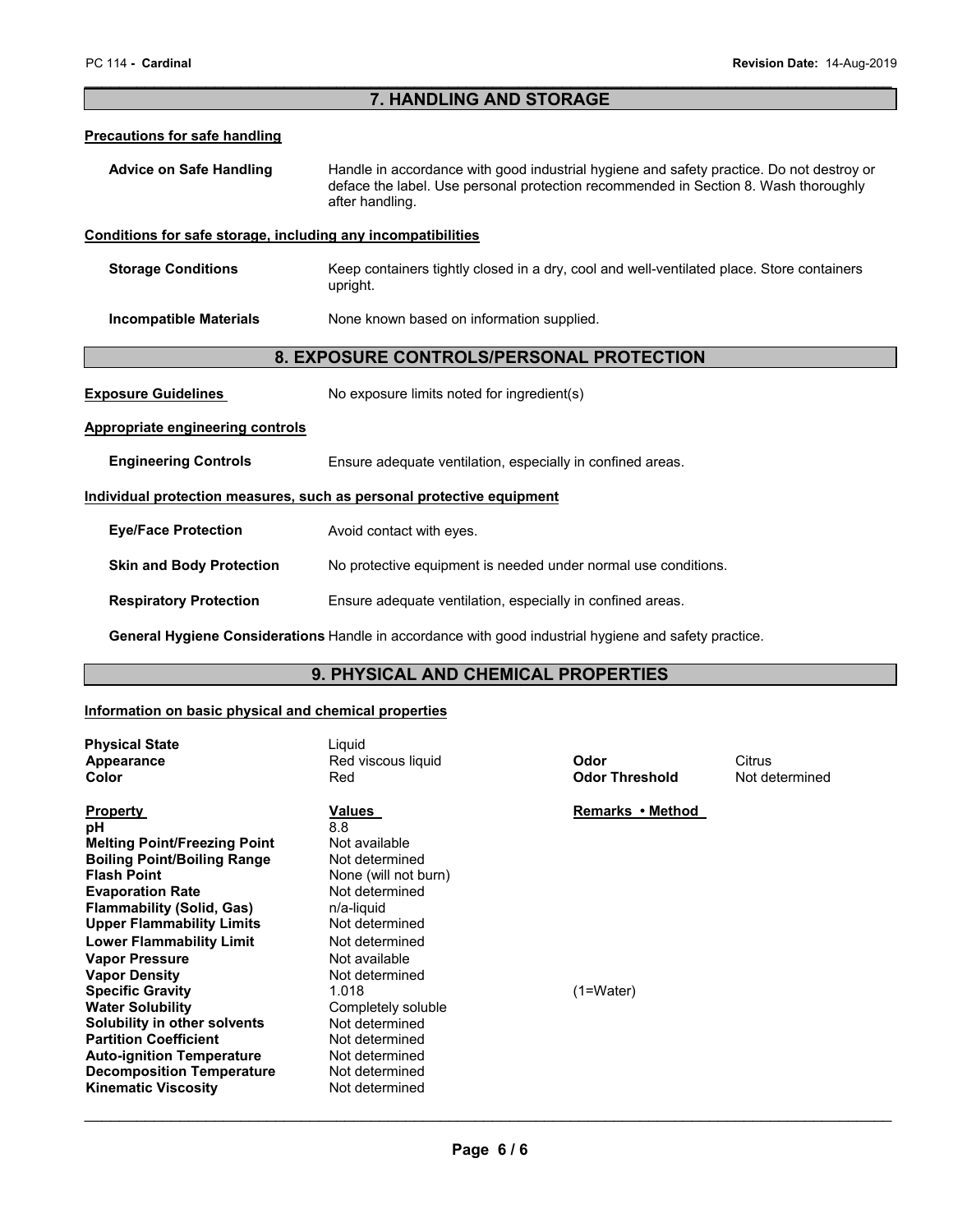\_\_\_\_\_\_\_\_\_\_\_\_\_\_\_\_\_\_\_\_\_\_\_\_\_\_\_\_\_\_\_\_\_\_\_\_\_\_\_\_\_\_\_\_\_\_\_\_\_\_\_\_\_\_\_\_\_\_\_\_\_\_\_\_\_\_\_\_\_\_\_\_\_\_\_\_\_\_\_\_\_\_\_\_\_\_\_\_\_\_\_\_\_ **Property**<br> **Property**<br> **Property**<br> **Property**<br> **Remarks • Method Dynamic Viscosity**<br> **Not determined Dynamic Viscosity**<br> **Explosive Properties**<br> **Explosive Properties Explosive Properties Not determined**<br> **Oxidizing Properties Not determined Oxidizing Properties** 

# **10. STABILITY AND REACTIVITY**

#### **Reactivity**

Not reactive under normal conditions.

#### **Chemical Stability**

Stable under recommended storage conditions.

#### **Possibility of Hazardous Reactions**

None under normal processing.

# **Conditions to Avoid**

None known.

#### **Incompatible Materials**

None known based on information supplied.

#### **Hazardous Decomposition Products**

None known based on information supplied.

# **11. TOXICOLOGICAL INFORMATION**

# **Information on likely routes of exposure**

| <b>Product Information</b> |                                                                                                       |
|----------------------------|-------------------------------------------------------------------------------------------------------|
| <b>Eye Contact</b>         | Causes serious eye irritation.                                                                        |
| <b>Skin Contact</b>        | Avoid contact with skin.                                                                              |
| <b>Inhalation</b>          | Under normal conditions of intended use, this material is not expected to be an inhalation<br>hazard. |
| Ingestion                  | Do not taste or swallow.                                                                              |

# **Component Information**

| <b>Chemical Name</b> | Oral LD50            | <b>Dermal LD50</b>  | <b>Inhalation LC50</b>   |
|----------------------|----------------------|---------------------|--------------------------|
| <b>Trade Secret</b>  | $= 7200$ mg/kg (Rat) |                     | $\overline{\phantom{a}}$ |
| <b>Trade Secret</b>  | $= 1378$ mg/kg (Rat) | $> 2$ g/kg (Rabbit) | $\overline{\phantom{0}}$ |
| <b>Trade Secret</b>  | $= 10$ g/kg (Rat)    |                     |                          |
| <b>Trade Secret</b>  | $= 2$ g/kg (Rat)     |                     | $\overline{\phantom{0}}$ |
| <b>Trade Secret</b>  | $= 7800$ mg/kg (Rat) |                     | $\overline{\phantom{0}}$ |

#### **Information on physical, chemical and toxicological effects**

**Symptoms** Please see section 4 of this SDS for symptoms.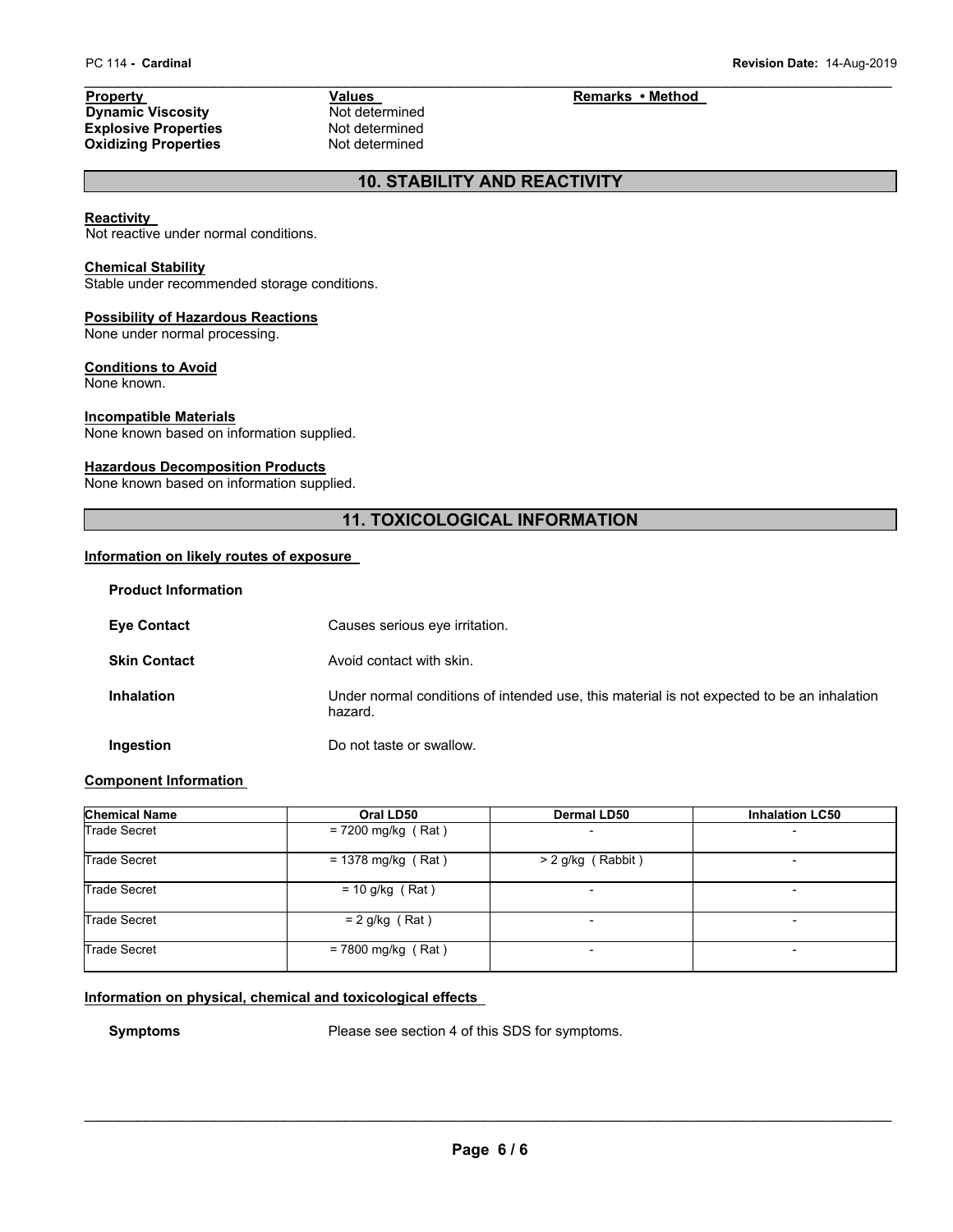#### \_\_\_\_\_\_\_\_\_\_\_\_\_\_\_\_\_\_\_\_\_\_\_\_\_\_\_\_\_\_\_\_\_\_\_\_\_\_\_\_\_\_\_\_\_\_\_\_\_\_\_\_\_\_\_\_\_\_\_\_\_\_\_\_\_\_\_\_\_\_\_\_\_\_\_\_\_\_\_\_\_\_\_\_\_\_\_\_\_\_\_\_\_ **Delayed and immediate effects as well as chronic effects from short and long-term exposure**

**Carcinogenicity** This product does not contain any carcinogens or potential carcinogens as listed by OSHA, IARC or NTP.

**Numerical measures of toxicity** Not determined

**Unknown Acute Toxicity** 2% of the mixture consists of ingredient(s) of unknown toxicity.

# **12. ECOLOGICAL INFORMATION**

#### **Ecotoxicity**

An environmental hazard cannot be excluded in the event of unprofessional handling or disposal.

| <b>Chemical Name</b> | Algae/aquatic plants                            | Fish                                                                                                  | <b>Toxicity to</b><br>microorganisms | Crustacea                            |
|----------------------|-------------------------------------------------|-------------------------------------------------------------------------------------------------------|--------------------------------------|--------------------------------------|
| Trade Secret         | 1.01: 72 h Desmodesmus<br>subspicatus mg/L EC50 | 41:96 h Lepomis<br>macrochirus mg/L LC50<br>static 59.8: 96 h Pimephales<br>promelas mg/L LC50 static |                                      | 610: 24 h Daphnia magna<br>mg/L EC50 |
| Trade Secret         |                                                 | 14600 - 18500: 96 h<br>Pimephales promelas mg/L<br>LC50 flow-through                                  |                                      |                                      |

# **Persistence/Degradability**

Not determined.

#### **Bioaccumulation**

Not determined.

#### **Mobility**

Not determined

#### **Other Adverse Effects**

Not determined

# **13. DISPOSAL CONSIDERATIONS**

# **Waste Treatment Methods**

| <b>Disposal of Wastes</b>     | Disposal should be in accordance with applicable regional, national and local laws and<br>regulations. |  |
|-------------------------------|--------------------------------------------------------------------------------------------------------|--|
| <b>Contaminated Packaging</b> | Disposal should be in accordance with applicable regional, national and local laws and<br>regulations. |  |
|                               | <b>14. TRANSPORT INFORMATION</b>                                                                       |  |
| <u>DOT</u>                    | Not regulated                                                                                          |  |
| <u>IATA</u>                   | Not regulated                                                                                          |  |

**IMDG** Not regulated